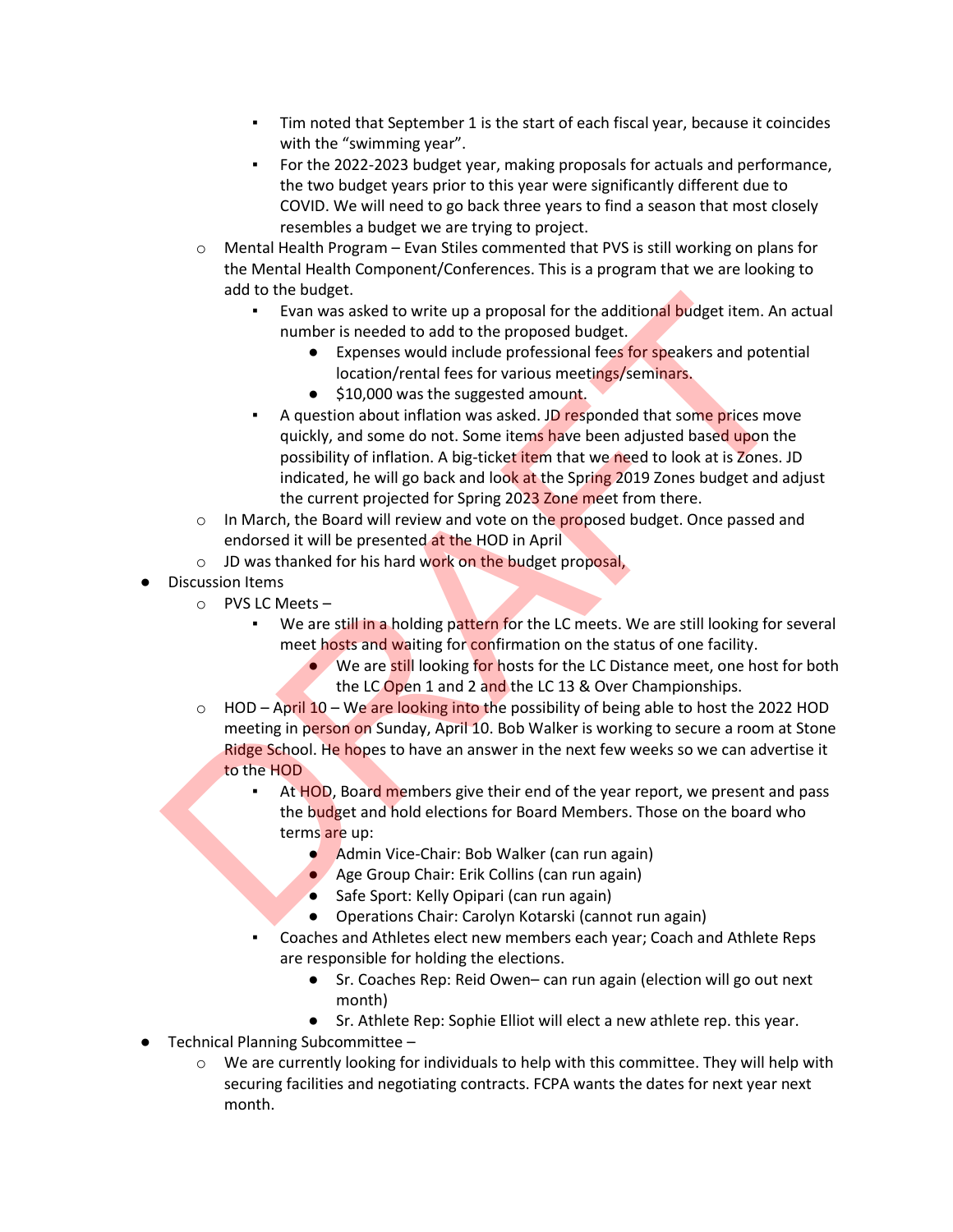- o If you are interested in being on that committee, please contact Tim Husson.
- USA Swimming Spring Workshop PVS will be sending 8 representatives, including all three Athlete Reps. There will be a lot of information to share with the rest of PVS when they return.
- Next Scheduled meeting: March 28, 2022
	- o The primary action item will be to pass the budget that will be presented to the HOD in April.
	- o It is great to meet in person, for the social aspects and feeling connected. However, our Zoom meetings are much better attended than if they were in person. Tim is open to the possibility of one in-person meeting per quarter, but this is yet to be determined.
- Erik Collins reminded the coaches on the call that we are looking for Zone team coaches for the LC Zone meet in August. Once Erik has a list of interested coaches we will hold an online voting.
- The meeting was adjourned at 8:00 PM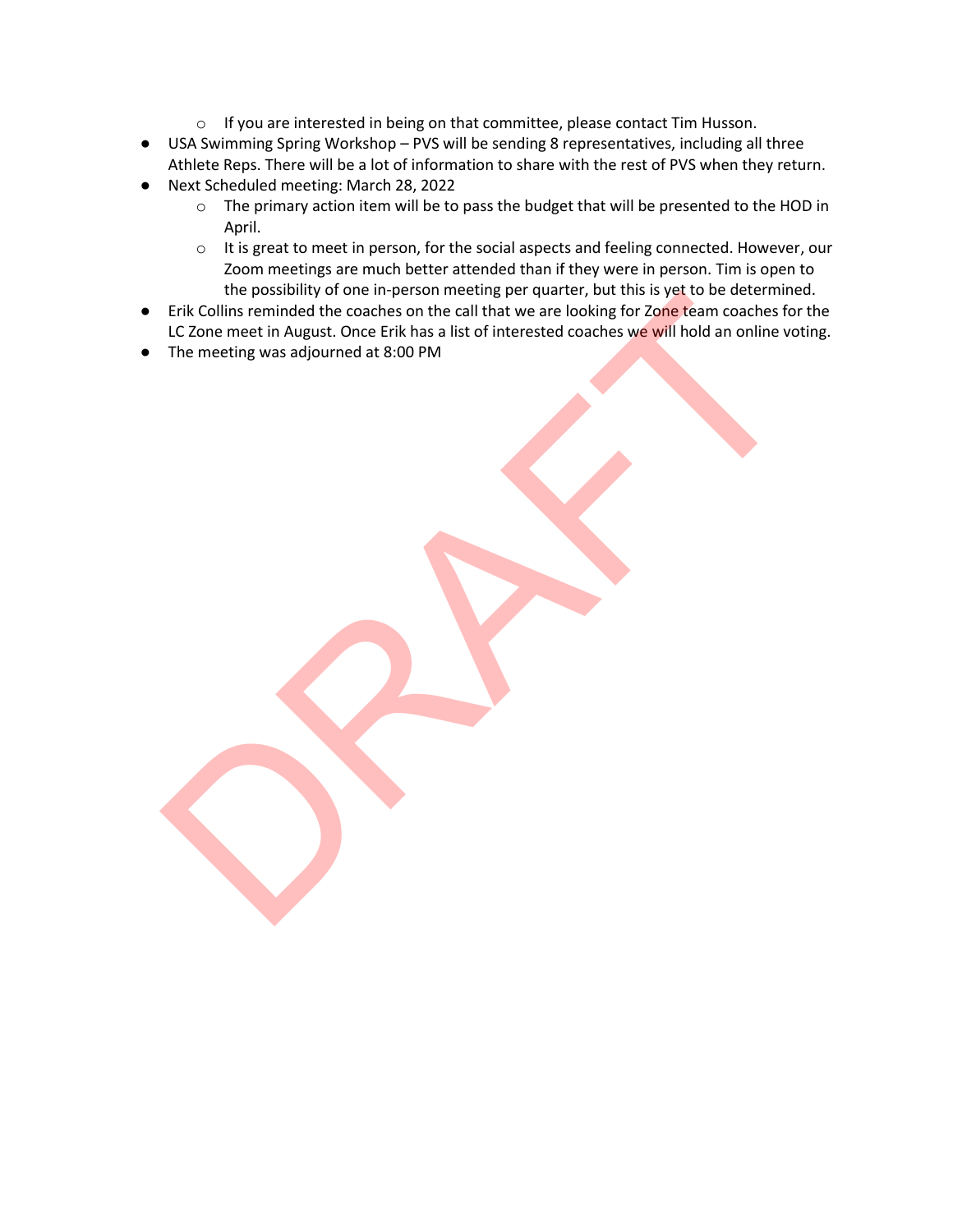

**General Chair's Report February 28, 2022 Board Meeting**

**Registration** - As of Feb 25, PVS has registered 11,970 athletes (11,044 premium, 915 flex, 11 outreach) for 2022. Our total registration is now within about 5% of what it was in 2019 and 2020.

**PVS Open Meets** - PVS had to cancel the 18&U Qualifier Meet in February due to lack of a meet host. The difficulty in getting clubs to host the PVS open meets (SC & LC) puts this competition model in danger. Suggestions and volunteers to work on this problem are welcome. I would hate to lose these opportunities for all our clubs, large and small, to have access to meets.

**35th Black History Invitational** - I want to congratulate Rob Green and the DC Wave Swim Team for putting on a successful meet. Many consider it to be the premier diversity-focused meet in the county. USA Swimming recognizes this meet and the President/CEO, Director of Club Services, and the Director of DEI (Diversity, Equity & Inclusion) were in attendance, The Chair of the USA Swimming National DEI Committee was an official at the meet. And Channel 7 News did a story on the meet:

https://wjla.com/news/local/nations-top-minority-swimmers-visit-dc-for-black-history-invitationalswim-meet-olympics-swimming-usa-african-american

**USA Swimming Team Services** - The USA Swimming Team Services Group has doubled in size and there are now two staff members covering the Eastern Zone (Kaitlin Pawlowicz and Nate Chessey). They have recently or will soon contact all the clubs to see what support they can provide.

**Communication** - I attend monthly meetings with staff and committee members of USA Swimming. Among these are the LSC Leaders Call, Poolside Chats (General Chairs), and the LSC Governance Series. In addition to bringing back information to PVS, such as some of the above, these meetings allow me to interact and share information and practices with leaders from other LSCs.

### ------------------------------------------------------------------------------------------------------------------------------------------ **PVS Mission Statement**

PVS supports and promotes excellence for all through competition, education, inclusion, and leadership in a safe, equitable environment.

### **PVS Vision Statement**

PVS aims to achieve excellence in and out of the pool as a diverse community grounded in a shared love of competitive swimming.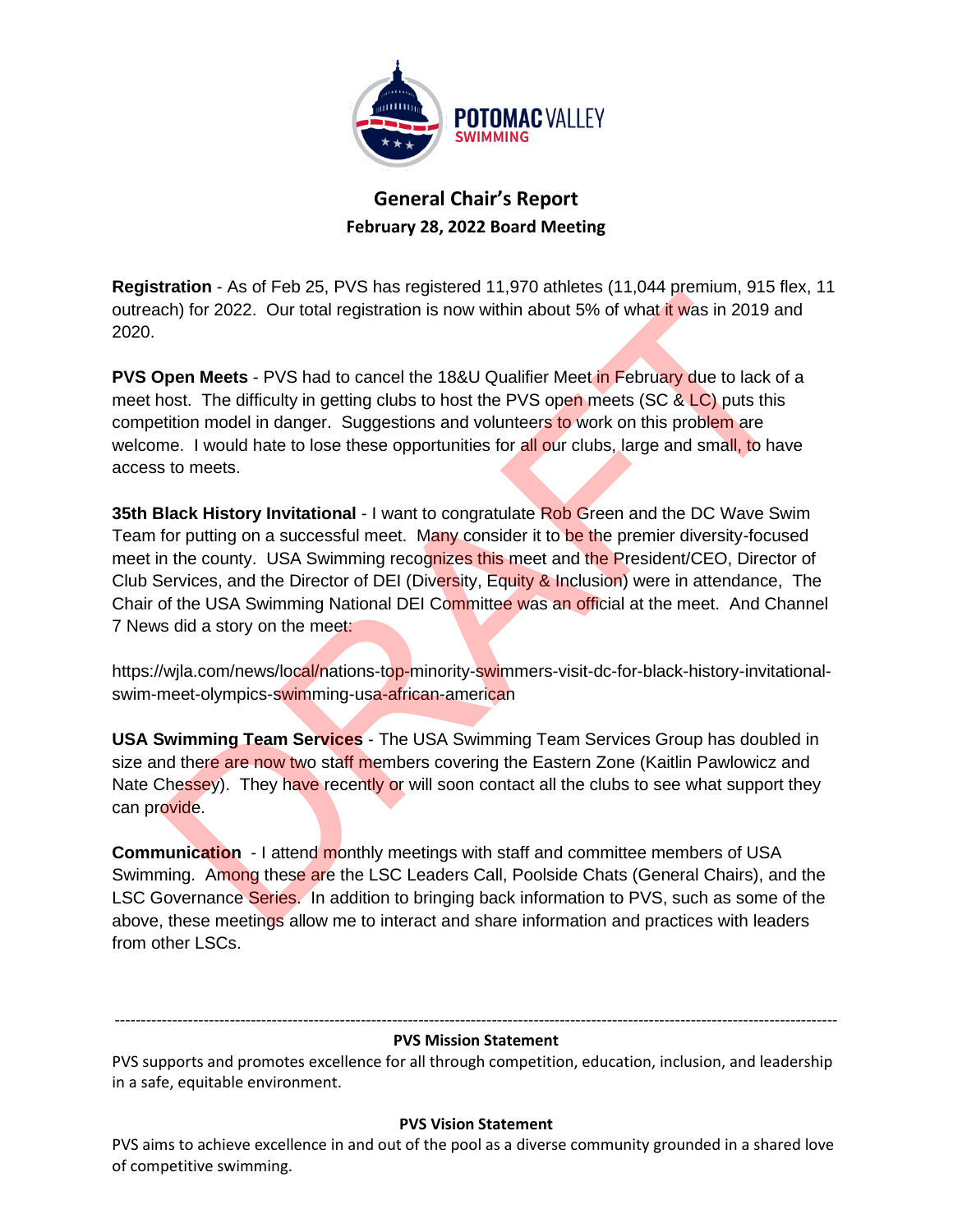

# **General Chair's Report February 28, 2022 Board Meeting**

Also during the last month I sent out two General Chair's Newsletters (Feb 8 & Feb 25) to our members to keep them informed.

**House of Delegates (HOD)** - The PVS House of Delegates (April 10) will be here before we know it. In addition to passing next year's budget and electing board members, the HOD gives board members a chance to inform our membership of what they hae accomplished during the past year. There is a good chance that we will be able to hold this meeting in person this year.

Stay safe! Stay healthy! Get the vaccine when it is available to you. And, continue to practice COVID-safe behaviors.

Tim Husson General Chair [GeneralChair@pvswim.org](mailto:GeneralChair@pvswim.org)

#### ------------------------------------------------------------------------------------------------------------------------------------------ **PVS Mission Statement**

PVS supports and promotes excellence for all through competition, education, inclusion, and leadership in a safe, equitable environment.

### **PVS Vision Statement**

PVS aims to achieve excellence in and out of the pool as a diverse community grounded in a shared love of competitive swimming.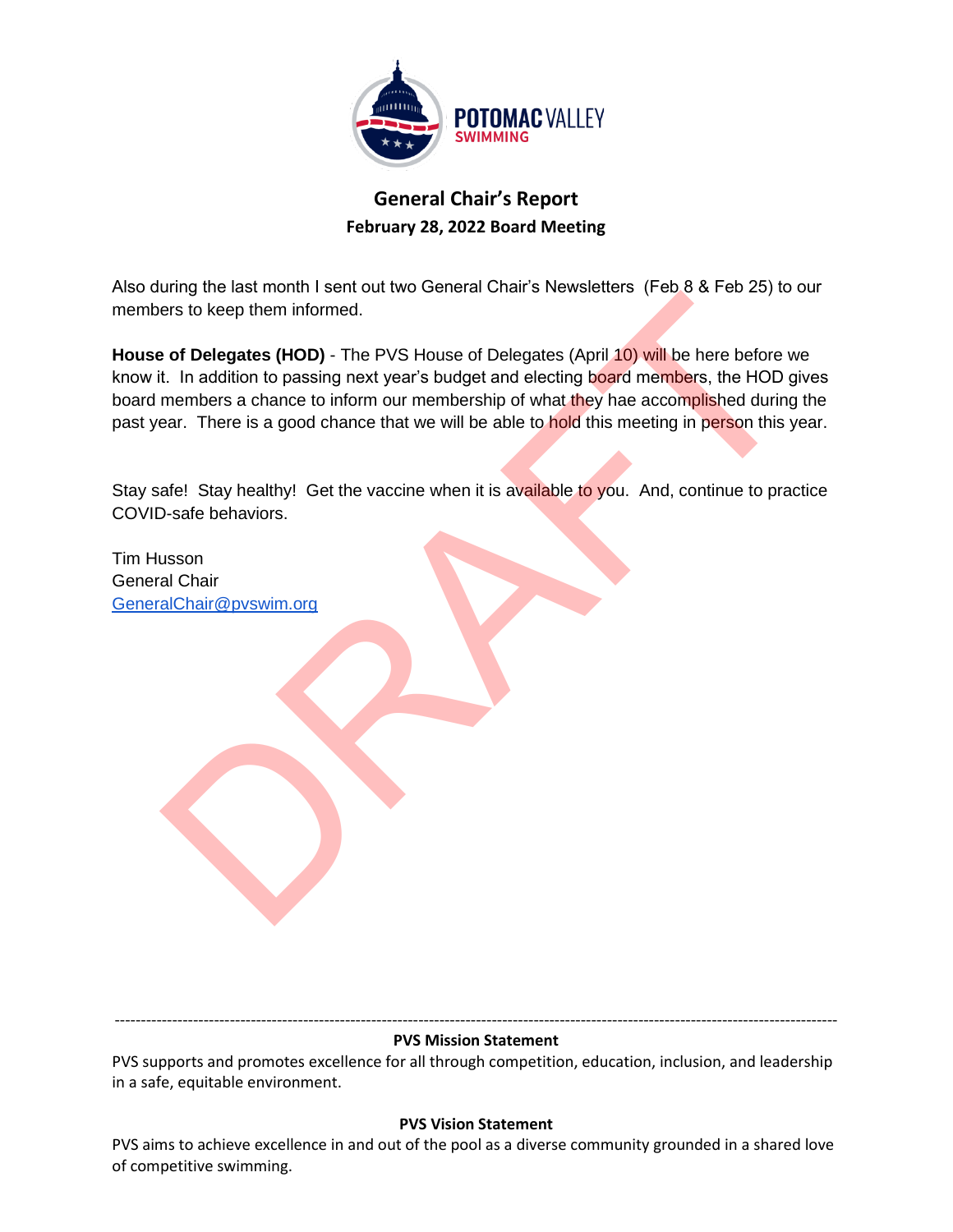

# **Potomac Valley Swimming Finance Report**

## **PVS Financial Audit and Tax Filing**

The annual audit process through KWC has concluded and the management report and IRS filing are posted on the PVS website. The essential conclusion read in part that the auditor was "unaware of any material modifications that should be made to the accompanying financial statements for them to be in accordance with" generally accepted accounting principles. In short, we're in good shape in terms of financial systems.

## **PVS 2021 Portfolio Performance**

PVS began 2021 with a portfolio of \$408,713 in total value and concluded the year with a portfolio of \$442, 147 for a gain of \$33,434, or 8.2%. PVS continues to maintain a balanced portfolio as described below. The current market environment dictates that fixed-income holdings be of short duration. The PVS portfolio reflects this choice. This decision, and the large portion of the portfolio allocated to fixed income, meant lower overall returns than would have been enjoyed with a greater equities exposure, but is also consistent with the primary investment goals of capital preservation.

|   | U.S. Equities                 | $42\%$ |
|---|-------------------------------|--------|
| c | <b>International Equities</b> | $12\%$ |
|   | Fixed Income                  | $42\%$ |
|   | Cash                          | $4\%$  |

## **Delinquent Payments Penalties**

As noted in January, the treatment of delinquent invoices in the Policies and Procedures (P&P) is unsatisfactory. It is confusing, difficult to administer, and thus often ignored. At the January meeting, the Board suspended the existing delinquent payments penalty regime and directed the development of an alternative. The proposed alternative delinquent payments regime appearing below was developed with the advice of the PVS Treasurer and would replace the text on page 35 of the P&P appearing under "Delinquent Notices" as well as related text on page 25:

PVS issued invoices are expected to be paid within 30 days. At the beginning of every month the PVS Treasurer will send a statement to all clubs with invoices outstanding 30 days or longer. At the bottom of the statement will appear notice that invoices 61 days or more past due are deemed delinquent and subject to a 10% surcharge.

After 60 days the invoice is deemed "delinquent." The club then incurs a 10% surcharge on the outstanding amount and a separate invoice for the surcharge will be issued.

If the invoice has not been paid by 30 days following delinquency (or 90 days from date of original invoice issuance), then the club's right to participate in PVS-sanctioned meets would be immediately suspended until all invoices outstanding 31 days or longer are paid. The Treasurer